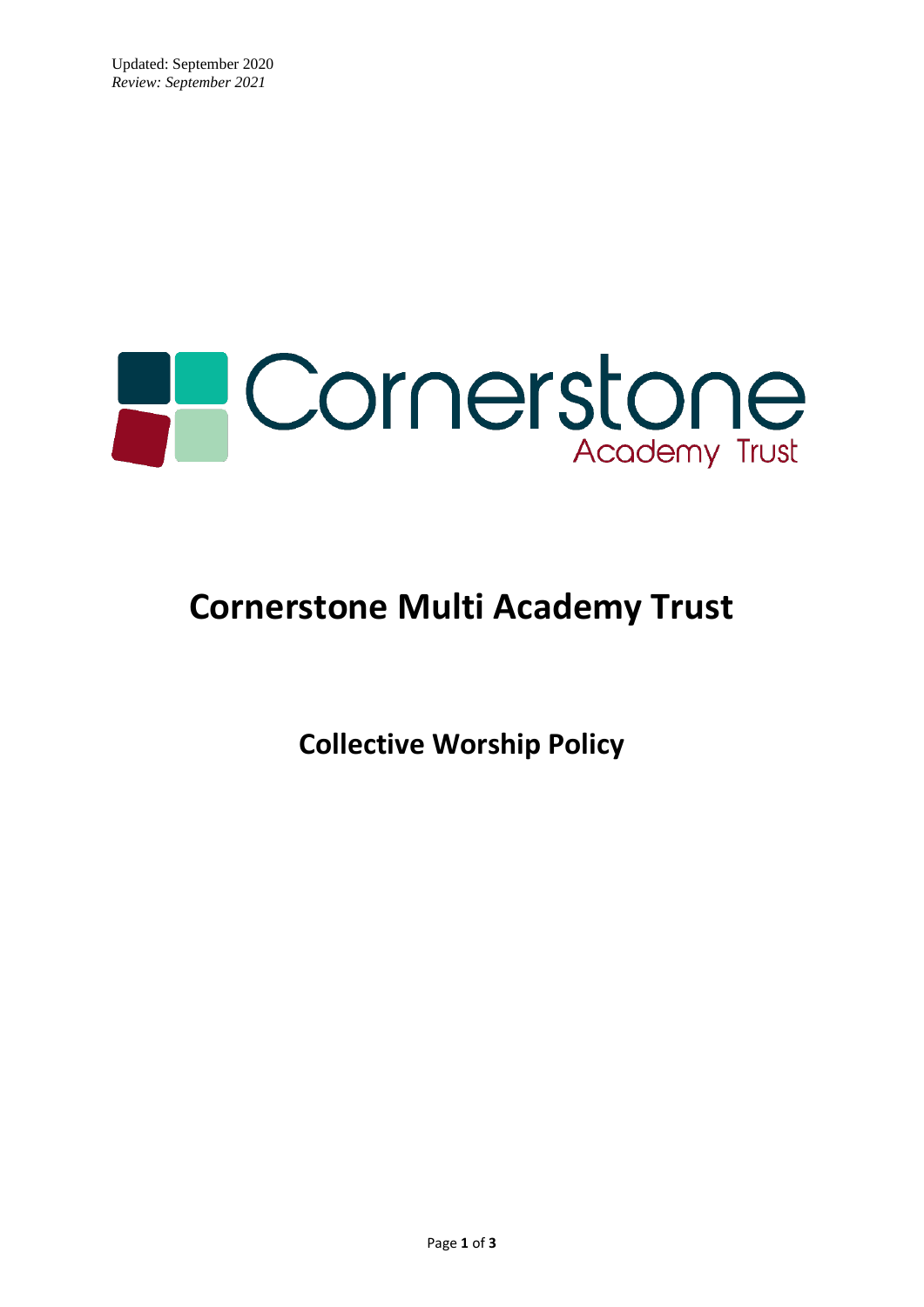# Cornerstone Academy Trust

#### **Introduction**

In accordance with the Education Reform Act 1988, there is an act of collective worship across the Trust every day. Collective worship may be organised by whole Trust, phase, year group or class. The Collective Worship policy reflects the consensus of the Trust and has been drawn up in consultation with the staff across its schools. The implementation of the policy is the responsibility of all staff and will be monitored by the Trust's leadership team. By providing different levels of interest and involvement, all children will feel included, whatever their beliefs or background.

#### **Content**

Taken over a school term, the majority of acts of collective worship will be wholly or mainly of a Christian character, reflecting the broad traditions of Christian belief. Acts of collective worship are appropriate to the family backgrounds, ages and aptitudes of our children. The collective worship contributes to students' development in providing opportunities for:

- Spiritual development: deciding on the value, purpose and meaning of life.
- Moral development: reflecting on matters concerning right and wrong.
- Social development: encouraging students to relate positively to each other, to take responsibility and to participate fully in the community.
- Cultural development: appreciating their own cultural traditions and the teachings of other cultures.

Other issues which might be covered include being healthy, being safe, enjoying and achieving, making a positive contribution, economic wellbeing, inclusion and community cohesion. In planning collective acts of worship, we focus on the following activities: singing, readings and storytelling, drama, music for listening, responses, audio-visual presentation, interviews, symbols, prayer, dance, visiting speakers and cooking.

# **Aims**

The aim of the collective worship policy is to provide the opportunity for students to:

• develop a community spirit, a common ethos and shared values;